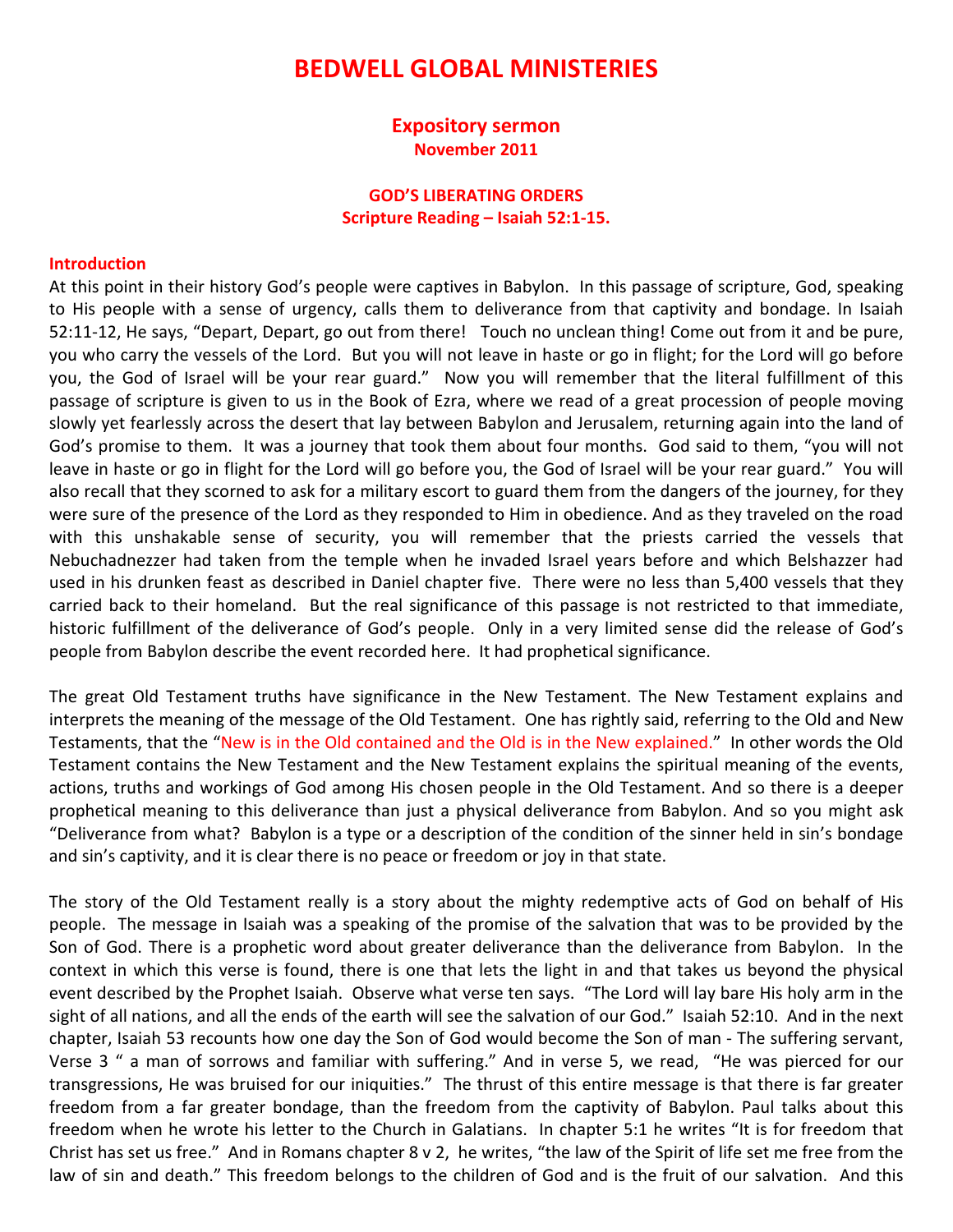salvation is a universal salvation and it is God who provides it. "The ends of the earth will see the salvation of our God." That is significant news. God is calling all men and women to this freedom. It is His urgent instruction to us. The call of these instructions is rooted on,

#### 1. AN EXCITING PROCLAMATION. Isaiah 52:3, 7, 10.

Note what the Lord says to His people. V.3. "You were sold for nothing, and without money you will be redeemed. V.7 "How beautiful on the mountains are the feet of those who bring good news who proclaim peace, who bring good tidings, who proclaim salvation, who say to Zion your God reigns." This is the message of the gospel. This message is good news and the scripture clearly states, "How beautiful are the feet of them" who bring this good news. But what the Lord is doing here is laying a foundation for trust and setting down the reasons for faith. If there is to be salvation and spiritual freedom, there has to be a foundation upon which is founded. Faith can only stand firm if the foundation is firm. Oswald Chambers wrote that it"is not our trust that keeps us, but the God in whom we trust who keeps us. We are always in danger of trusting our trust, believing our belief, having faith in our faith. All these things can be shaken; we have to base our faith on those things which cannot be shaken." Faith can only bring victory and freedom if it is rooted in that which is eternal and that which will not be shaken by adversity or intimidated by the forces of darkness. The victory which overcomes the world is our faith. It is only the faith that believes "that Jesus is the Son of God that overcomes the world."(See 1 John 5:4-5). It is a faith that is rooted in that which is eternal and unshakable. That is to say that faith is grounded in the eternal truth that Jesus is the Son of God.

Now as you follow the chosen text, you will observe that two vital and eternal truths make up the basis of this exciting proclamation. The first is indispensable.

#### It is the fact that

a. God is Sovereign. Isaiah 52:7. How beautiful are the feet of those who bring good news…. who say to Zion, "Your God Reigns." This implies that our God is alive. It intimates that He is the God of power. It means that He is the God who is in control. He is the God who is not overwhelmed or intimidated by the catastrophic cataclysmic events of our day. I suggest to you that this is a message of which we need to be reminded, when at this moment in time across our world, violence war and rioting is spreading with avalanche proportions. It seems that the world is off its axle and society is becoming a more and more out of control morally and spiritually. But one truth remains unchanged, "our God still reigns." And the in the context of what is meant in this chapter, God's people who were in captivity needed to hear this message. God in His sovereign power was about to deliver them from the clutches of that pagan nation. What the Lord is doing here, is laying foundations for trust, and setting down reasons for faith. If they accepted the truth that their God reigned, then they could with confidence follow His marching orders. God reigns. That is a vital truth. It is one thing to have a man reign, but an entirely different thing to have a God who reigns. A mortal passes from this earth. His days are numbered. His reign is limited. His authority has narrow parameters. But God's reign is not this way at all. A mortal king has limited powers, but God has unlimited powers. He is sovereign. He reigns. To rest in that truth is freedom indeed. There is liberty in submission to His sovereignty. As we surrender to His sovereignty, and rest in it, then that which happens to us, we know He permits for our good. We may not understand it and we may not even like it, but you can be sure that God works for our good in everything that happens in the orbit of His Will. We can and will have trust and peace in everything as we remain in the center of His sovereign will. For Israel to be delivered from the bondage of the Babylonians, they had to fully surrender to and trust His Sovereignty. It was only as they submitted in obedience to the Lord that there would be liberation from the chains that shackled them. This was the first and indispensable step to freedom. God reigns and there is no power in heaven, no force on earth, no authority in hell, that can drive Him from that throne, and nullify His rule. God was still in control and if He decided to break their shackles of Babylon and bring His people back to their land and He did it.

Now there is a parallel truth in the New Testament. Because God is Sovereign He has the power to break the chains of sin and provide a full salvation for you and I. In the power of the crucified risen Christ He has provided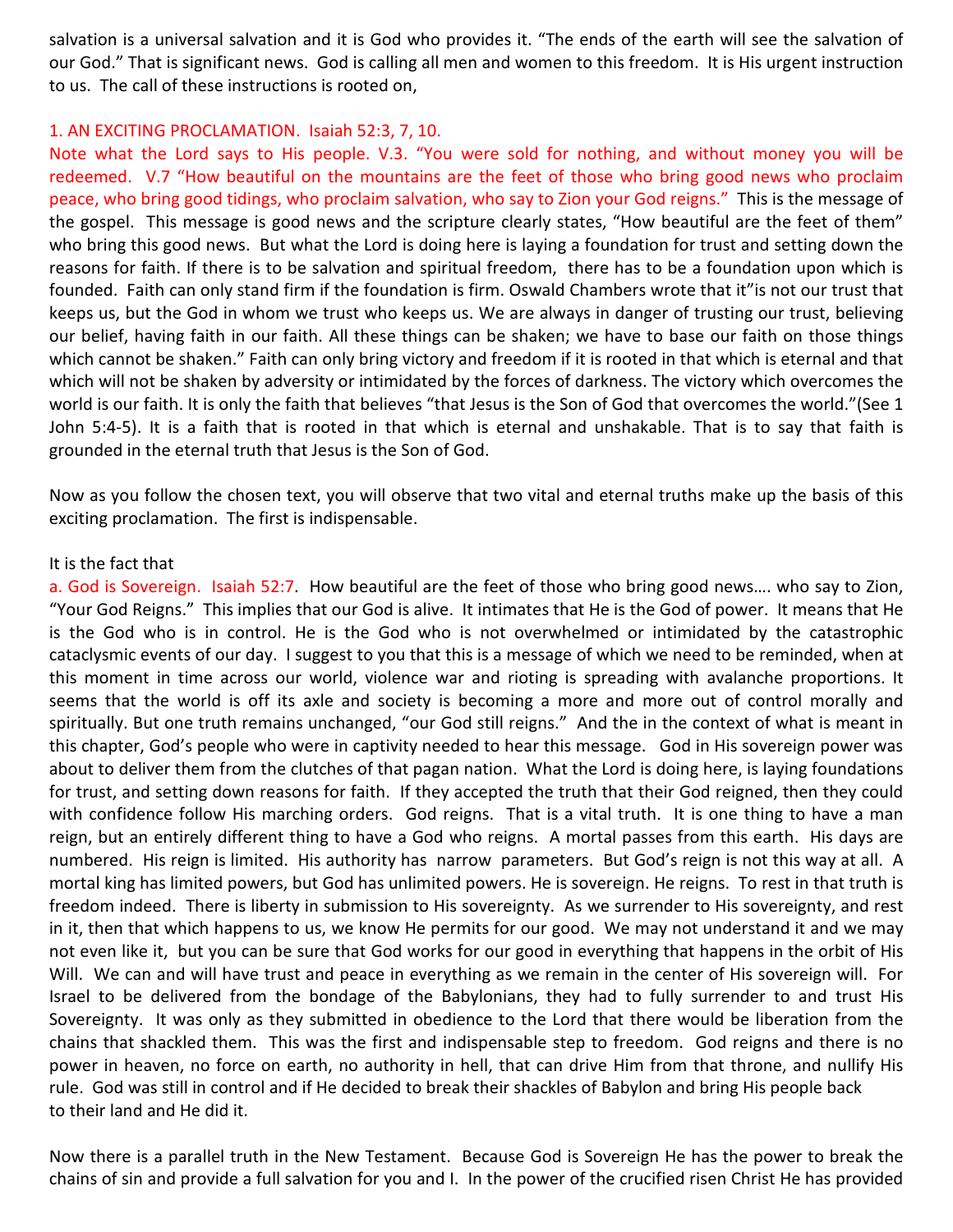a glorious freedom from the bondage and power of sin. Are you free from your personal Babylon? Are there sinful habits that bind you? Is there a sin that plagues you and from which you long to be free. God reigns and He has power to deliver you. He is Sovereign. But the second truth that is an integral part of this exciting proclamation is that,

b. God is Savior. Isaiah 52:3,9-10. In verse 3, "This is what the Lord says, "You were sold for nothing and without money you will be redeemed." And in verse 9 He says, the Lord "has redeemed Israel." Here are foreshadowing's of the New Testament message. Peter writes in a similar vein in 1 Peter 1:18-19, "For you know that it was not with perishable things such as silver or gold that you were redeemed from the empty way of life handed down to you from your forefathers, but with the precious blood of Christ, a Lamb without blemish or defect." And the Lord said in Is 52:3, many years before Peter wrote these words, "without money you will be redeemed." And again in verse 10, "all the ends of the earth will see the salvation of the Lord." We know that God was speaking to a captive people and it appeared that there was nothing they could do about it. They needed a power outside of their bondage to break their chains. It was then that God stepped in to save them. But their freedom was dependent upon three things,

i. The Promise of God to bring them deliverance. Isaiah 52:8-9. "When the Lord returns to Zion they will see it with their own eyes…all of the ends of the earth will see the salvation of our God. That was the promise God made and it had prophetic overtones. It looked to the future. Their deliverance was dependent on God's promise. Secondly their deliverance was contingent on the,

ii. The Sovereignty of God. God reigns. God is ruler. He is in control. We have said quite a bit about this truth already, suffice to say that this means when He acts things happen. Promises are fulfilled. Goals are reached and His purposes are accomplished. Thirdly their deliverance rested on,

iii. The Power of God, Isaiah 52:10. The figure of speech used here is comes with force. "The Lord will lay bare His Holy arm in the sight of all nations and all the ends of the earth." What an incredible description of the power of God to bring deliverance to His people. It is noteworthy that God moves from this point to describe the agony and the suffering of His one and only Son who would be the perfect sacrifice to would take away the sin of the world. You will discover this in Isaiah 52:13 to chapter 53:1-12. When you read those words you become deeply aware of the promise of the Cross and its power to bring deliverance to those who live in darkness and are bound by the power of Satan. Note the significant words in Isaiah 53:5, "He was pierced through for our transgressions, he was crushed for our iniquities…. the punishment that brought us peace was upon Him, and by His wounds we are healed…the Lord on Him the iniquity of us all. In verse 11 "…my Righteous servant will justify (or make righteous many) and He will bear their iniquities." There is in the background of these chapters, the shadow of the cross which is the promise of a deliverance from all unrighteousness. There is freedom, glorious freedom in the crucified risen Christ. Let me echo the words of Paul again. "It is for freedom that Christ has set us free." This is the exciting proclamation of these chapters. Now God's liberating instructions are characterized by,

### 2. AN ENDURING PRINCIPLE. Isaiah 52:11.

When God challenges his people to walk in the freedom of the Gospel, He underscores two important factors. Firstly there must be,

a. A Firm Resolve. Isaiah 52:11. It is resolve combined with obedience to God's challenge. What did God say to His people? v.11. Depart, Depart, go out from there." They had lived in exile in Babylon. God was about to deliver them. That was His promise. They could have sat there and said as they had in Isaiah 49:14. "The Lord has forsaken me, the Lord has forgotten me." But God wants to liberate them. Their reaction seems to be. . 'Impossible! How could such a thing ever be?" God has forsaken us. He does not remember us, in any event we have been in Babylon too long. We got used to it and such a strong master as Babylon is, would never release us." If you read the intervening chapters you discover that God deals with their objections, and declares His unchanging purpose to set His people free. God stepped into their lethargy with startling words. Isaiah 51:1,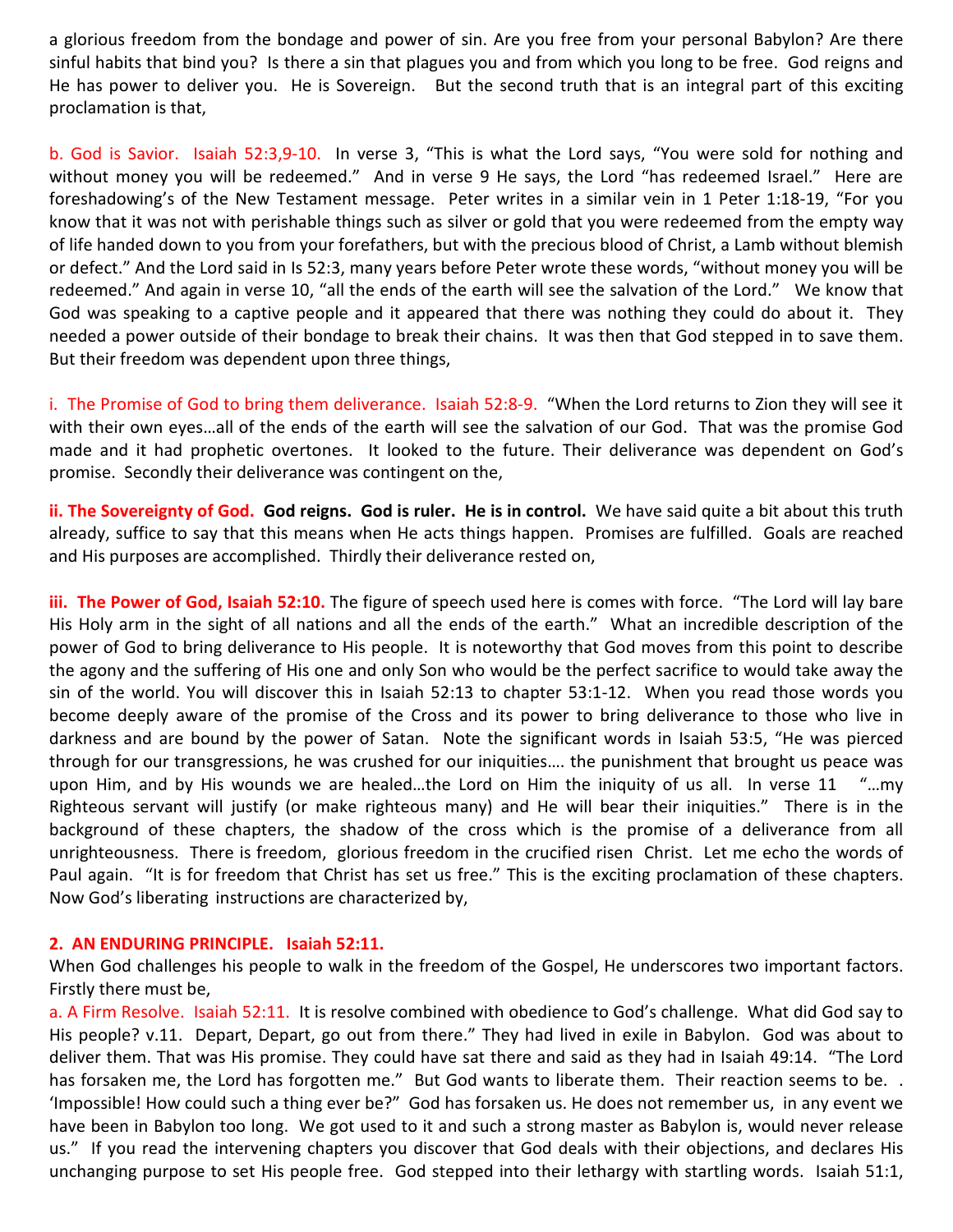"Listen to me you who pursue righteousness." And verse 4. "Listen to me my people." V.7. Hear me," and then in verse. 17. "Rouse yourself! Rouse yourself to be free!" God was getting their attention. And the message was clear. God would deliver them if they obeyed Him with resolve and determination and He says, "Depart, Depart, go out from there." "Get out of Babylon. Leave your life of bondage, shake off the shackles of the old life and follow me, for I have provided a way of deliverance for you." This was their choice. They must decide if they want to be free. So it is with each of us. We must resolve to shake off the old life and follow Him. He will deliver us from it. He will save us from it. There is always freedom in obediently resolving to follow Him. The choice is ours to make. If we are to continue to be his followers it demands obedient resolve. Depart and leave behind your bondage. God also underscores that in an enduring principle of freedom there is a,

b. A Fundamental Requirement. Isaiah 52:11. Note what the Lord says, "Depart, Depart, go out from there! Touch no unclean thing! Come out from it and be pure, you who carry the vessels of the Lord." This is a necessary action to take. The reason is obvious. They could not stay in Babylon and at the same time be free. They could not be tied to Babylon and be pure. The first step to freedom was to leave Babylon, and God's requirement of them was that they take it. God's requirement had three facets to it. Firstly God is saying.

i.Be Divorced. Isaiah 52:11. Divorce yourselves from that which will defile you. The significant words in this verse are, "Go out from there! Touch no unclean thing." Be divorced is the thought here. Divorce in a marriage is an unacceptable option. But there is a legitimate spiritual divorce that must take place in the life of God's people. God's chosen people were in the land of bondage. We have already said it was a type of the life of worldliness, self-centeredness and the life of sin, and God was saying to His people divorce yourself from it. Cut the ties with the old life. As Paul would say, put off the old man and put on the new man. He also had something to say in this regard in his second letter to the Corinthians, chapter 6:17, talking to the Christians says, "Therefore come out from among them and be separate, touch no unclean thing and I will receive you. I will be a Father to you and you will be my sons and daughters, says the Lord Almighty.". There is a world system that is corrupt and depraved and the scriptures are quite clear that we are to separate ourselves from it. Jesus said that he who is a friend of this system is the enemy of God for it hates Him. How then can we who are Christians follow a system that hates God? How can we be tied to it, and follow the Lord Jesus Christ. So often in our day the church is silent on this issue. God said to His people go out from there. Leave Babylon and touch no unclean thing. Have we divorced our selves from a sin stained and sin controlled world system. Are we still allowing it to control and influence our life-styles? God says, "Divorce your selves from it." This thought flows into the next facet.

ii. Be Discerning. Isaiah 52:11. "Touch no unclean thing." In everyday living we avoid touching that which is unclean. We spend time cleaning the filth from our houses. We are comfortable in the atmosphere of cleanliness. Discerning what is evil and divorcing ourselves from it is vital in our Christian walk because it touches our relationship with God. If we want to walk with a Holy God – be discerning. Touch no unclean thing. The third facet in this requirement that God has set down for us in our deliverance from our Babylon,

iii. Be Distinctive. Isaiah 52:11. "Be pure you who carry the vessels of the Lord." When we have divorced our selves from the corrupt world system and have been discerning enough to not to touch that which is unclean, and when we know that the Blood of the Lord Jesus Christ has purified us from all sin, we are to serve Him in purity and in holiness. This is fundamental in our walk with God. "Be pure you who carry the vessels of the Lord." In a world system that is full of evil, this is a distinctive life-style. Purity of heart and life is foreign mindset in our world. But God has called us to be the "light of the world." We are to shine in its darkness. This means we are to be distinctive. It is pure vessels that God uses and blesses. The measure in which we are committed to holiness and holy living is the measure in which God can use us. Dr. M. R. De Hann uses a helpful illustration to communicate the value of holiness. A bar of steel worth \$5.00 can yield any of the following: If made into horseshoes it will be worth \$10.00. Manufacture needles and the value becomes \$350.00. Use it to create delicate springs for expensive watches and it will yield \$250,000. We are like a bar of steel. The extent of our surrender to the life of holiness will determine whether we become Christians of minimal, moderate or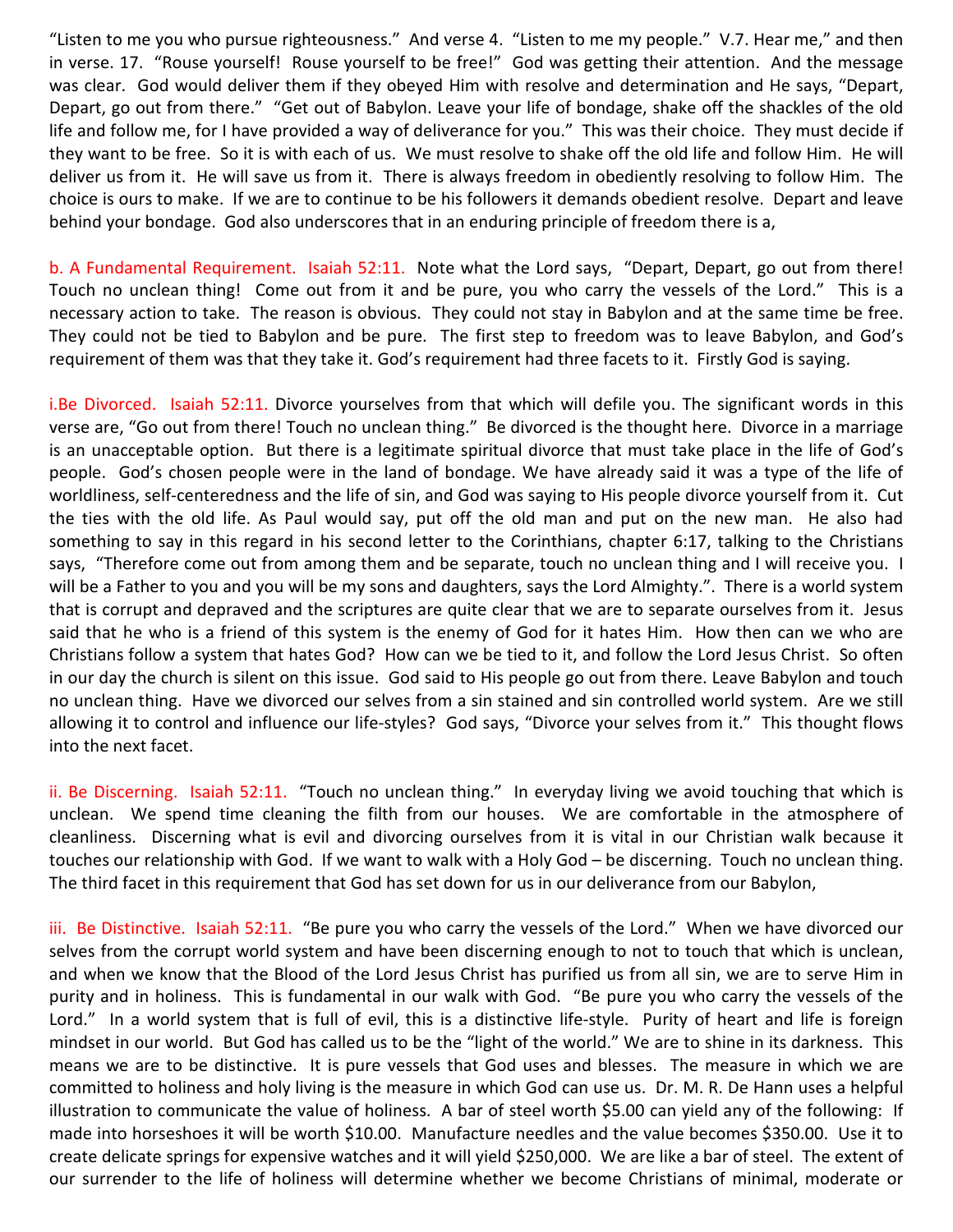dynamic spiritual influence. Be distinctive. Be a light in the darkness. Be the salt of the earth. "Touch no unclean thing and be pure." God's liberating orders include,

### 3. AN EMPOWERING PROMISE. Isaiah 52:12.

God said to the Israelites "But you will not leave in haste or go in flight; for the Lord will go before you, the God of Israel will be your rear guard." If we accept this exciting proclamation and live by the enduring principle, we will be empowered by the presence of God to live a holy life. We will be delivered from our Babylon. The promise of the Lord in verse 12 is reinforcing and empowering to all of us. Note

a. The Confidence it Inspires. Isaiah 52:9-10, 12. It is the Lord who says, "You will not leave in haste or go in flight.; for the Lord will go with you." What is noteworthy here is that they are not leaving the enemy panic stricken. They don't need to because the Lord is going before them and he is their rearguard. They are not in a hurried flight from Babylon for two reasons. First,

i. Because God had has delivered them. Isaiah 52:9-10. The Lord has "redeemed Jerusalem. The Lord will lay bare His Holy Arm." Secondly they are not in a hurried flight,

ii. Because God goes before them. Isaiah 52:12. "You will not leave in haste or go in flight; for the Lord will go before you, the God of Israel will be your rear guard. They would move at God's pace. They would not move out in haste or go in flight. This speaks to us of an unshakable confidence in God that results in peace. If there is no haste and flight there will be rest in the soul. The failure to fully respond to God's liberating orders to step out of the captivity of sin's bondage, are reasons for a vast majority of the tensions that disrupt the lives of professing Christians. There are too many who are carrying the baggage of the past. There are those who are like Lot's wife who bodily left Sodom but her heart was still there. As they were fleeing she looked back to see what was happening in that city, and in doing so disobeyed the command of God and turned into a pillar of salt. She was out of Sodom but in essence she was still there. There are those who have the face of a Christian but their hearts are still in their Babylon. They are bound by the allurements of the world and the peace of God eludes them. The Lord Himself tells us in Isaiah 48:18, "If only you had paid attention (or obeyed) my commands your peace would have been like a river and your righteousness like the waves of sea." Is there a deep settle peace in your soul. If not why not? For Jesus said, "My peace I give you." Is your spirit characterized by haste and restless flight? Or is it marked by restfulness?" The promise of God in your life inspires confidence, the fruit of which is peace. Finally the promise of the is empowering because of,

b. The Protection it insures. Isaiah 52:12. "…the Lord will go before you, the God of Israel will be your rear guard." As the Children of Israel moved out with God in their journey, they would look behind and God would there. They would look ahead and God would be there. The God who had delivered them from the shackles of Babylon, now surrounded them with his protecting and strengthening presence. You may recall that the early Christians were called, "men of the way." They were men who had discovered the secret of joy and peace, a path that would take them through every difficulty to heaven itself; and if you had asked them their secret they would have said one word, "JESUS." The question that faces us is, "have we obeyed God's liberating orders and obediently surrendered to His Sovereignty. Do you have the peace of God that passes all understanding? It is a peace that is born and nurtured in a complete obedience to God. It is a peace that has come to your life because God has delivered your soul from the guilt and bondage of sin. God wants us to move out of Babylon. It is not God's intention that we live in Babylon.

### **Conclusion**

One has prayed in this way."At first Lord, I asked you To take sides with me. With David the Psalmist I circled and underlined:"The Lord is for me.""Maintain my rights, O Lord.""Let me stand above my foes."But with all my pleading I lay drenched in darkness Until in utter confusion I cried